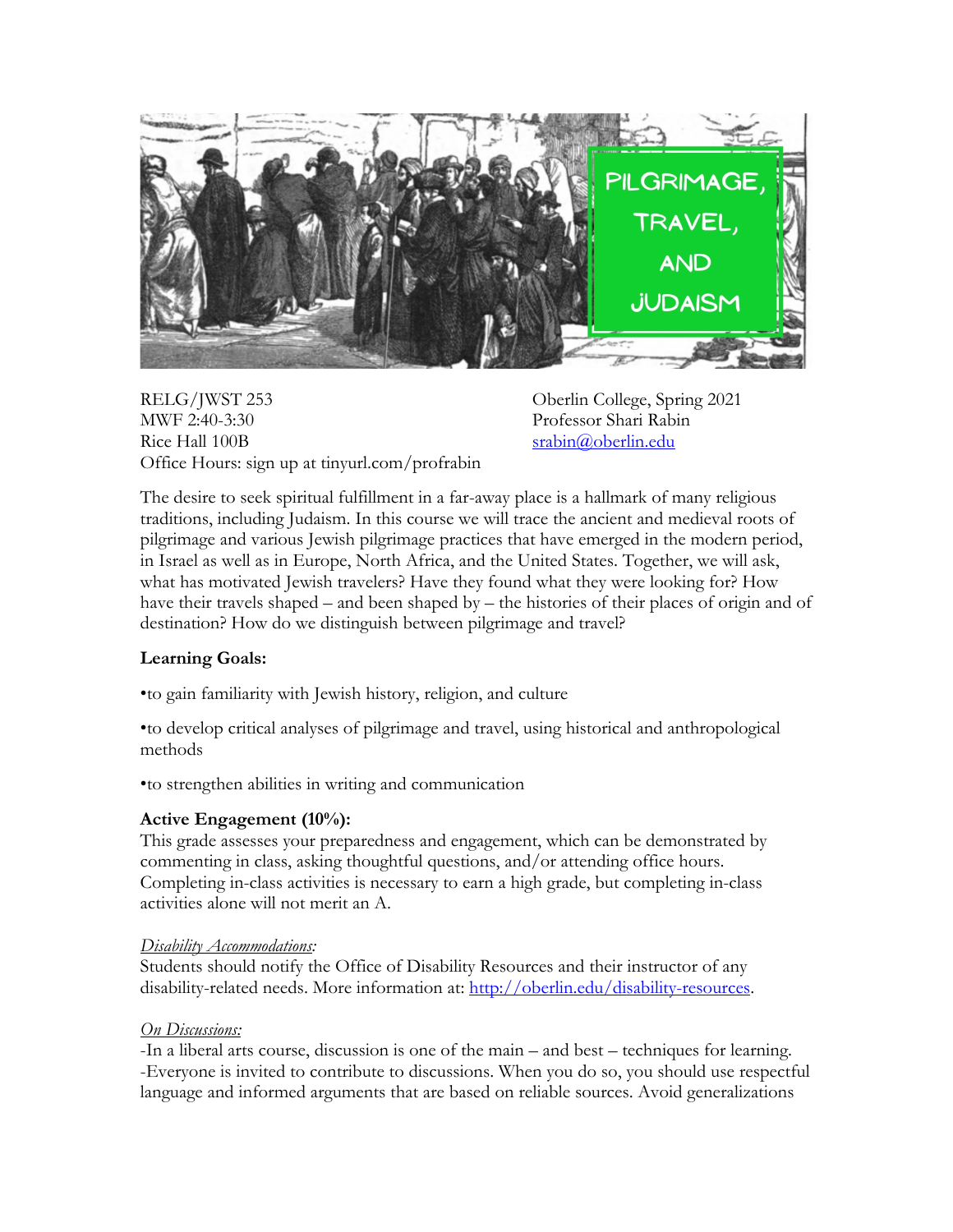and stereotypes, unsupported claims, and logical fallacies. Racist terms and abusive language will not be tolerated.

-It is also crucial that you make space for other voices to be heard. When your classmates are speaking, you should listen carefully, assume good intentions, and respond – especially if you disagree – by engaging with the substance of their argument.

-You will get the most out of this class if you see it as an opportunity to learn and grow. This means approaching discussions with a spirit of openness to the – sometimes difficult – process of understanding new ideas, receiving feedback, and developing as a thinker. -During class, please avoid texting, checking your cellphone, or doing other activities that distract you, me, and/or your classmates from our shared pursuit of learning.

### *On Written Assignments*:

-Papers must be written in Times New Roman, 12-point font, double-spaced with standard margins and using Chicago citation style. They should be submitted via email by 5pm, as Microsoft Word or PDF files.

-You can submit an optional draft 3 days before each deadline to receive feedback. -You must adhere to the honor code in all class assignments (more info at: http://oberlin.edu/studentpolicies/honorcode). This means submitting your own original work and including clear citations of all sources. If you have questions about this, please contact me!

# *On Deadlines:*

Assignment deadlines have an important function within the larger trajectory of this course, so it is important that you meet them whenever possible. If you need an extension to complete an assignment, please do not hesitate to reach out, but you should do so *before* the missed deadline. You can also make up any missed work for partial credit up until the last day of class.

# *On Reading*:

The assigned reading is the core of this class and the basis for our shared intellectual endeavors. You are expected to read carefully, take notes on material that surprises/interests/confuses you, and come to class prepared to discuss. In this course weekly reading questions will be posted in Blackboard – I suggest that you read with these questions in mind.

# **Travelogue (30%)**

Each week you will write a two-paragraph reflection on "where" you have gone in class the preceding week.

- In the first paragraph you should reflect generally on what you've learned about the material and/or about yourself as a student and scholar (you can also let me know if you have any concerns or suggestions).
- In the second paragraph, you should answer one of the weekly reading questions *or* select and unpack a specific quotation from one of the course readings that was intriguing to you.
- Because this assignment is tracking your development over time, it is important that they be submitted weekly, via Blackboard, by Sundays at 5pm. Your work in each unit of the course will count for 10% of your final grade.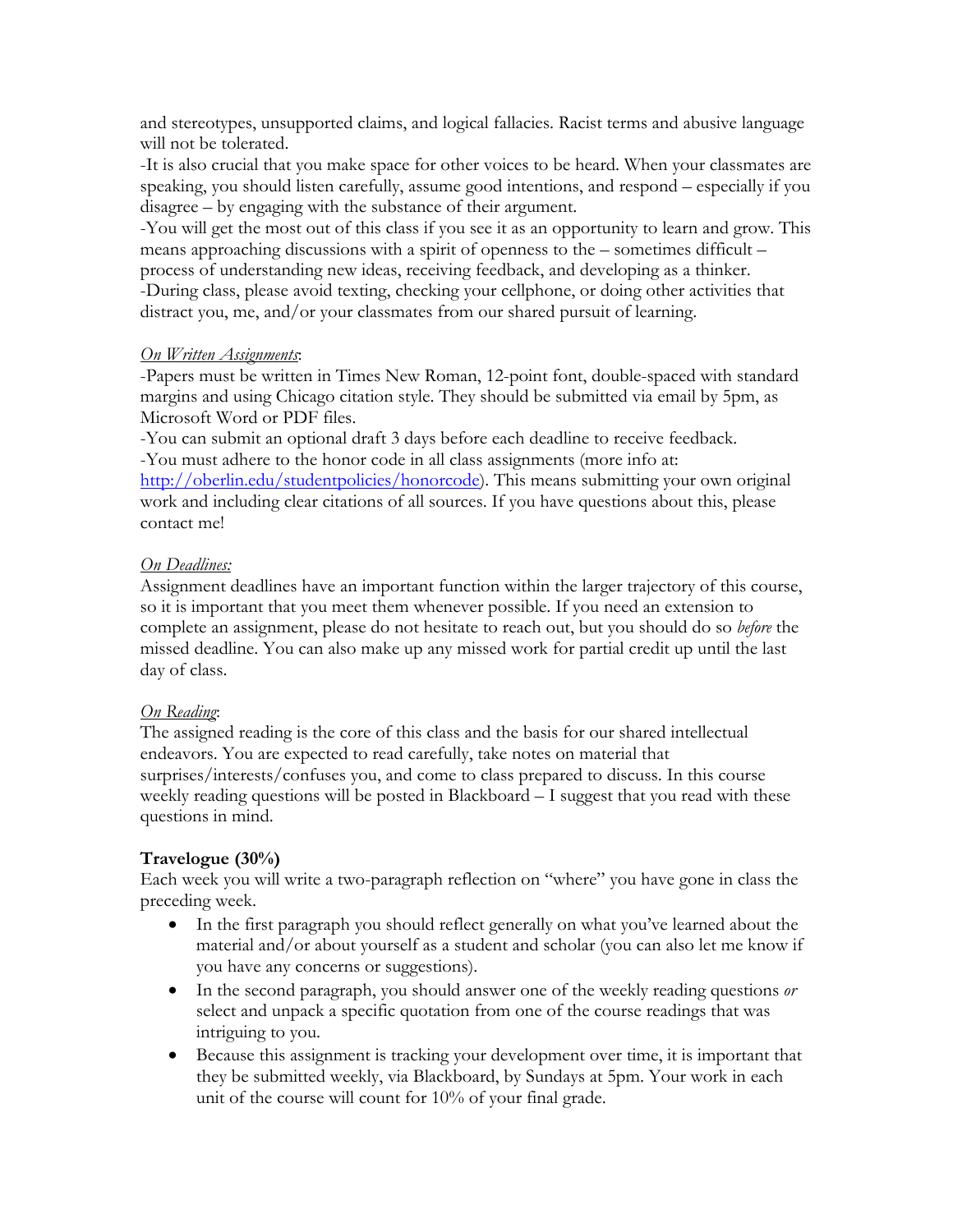### **Secondary Source Handout (10%)**

At the beginning of the semester, I will distribute a worksheet on reading secondary sources. Twice you must complete the handout for a source marked on the syllabus with this symbol: •. The first must be completed by March 12. I plan to use this assignment to shape class discussion, so it is important that you submit it, via Blackboard, before class-time on the day the secondary source is assigned.

### **Birthright Paper (25%)**

In 4-5 pages, analyze the Birthright Israel trip, as described in Shaul Kelner's *Tours that Bind*. Drawing on class readings and discussions, answer the question, is Birthright a Jewish pilgrimage? Due April 11 at 5pm

#### **Final Exam (25%)**

An open-book, open-note essay exam designed to assess your engagement with course materials.

#### **Required Book:**

Shaul Kelner, *Tours that Bind* (available in the bookstore or as a free e-book through the Oberlin College library) \*Primary Source

•Secondary Source

| <b>Week 1- Theoretical Approaches</b>          |                                                                                 |  |
|------------------------------------------------|---------------------------------------------------------------------------------|--|
| M Feb 1                                        | Introductions                                                                   |  |
| W Feb 3                                        | • "What does it mean to be religious?," Keeping it 101 Podcast, episode 105     |  |
| F Feb 5                                        | •Turner and Turner, "Pilgrimage as a Liminoid Phenomenon," Image and            |  |
|                                                | Pilgrimage in Christian Culture, 1-38                                           |  |
| <u>Part I: Historicizing Jewish Pilgrimage</u> |                                                                                 |  |
| Week 2 – The Origins of Pilgrimage             |                                                                                 |  |
| M Feb 8                                        | Israelite History and Second Temple Judaism                                     |  |
| W Feb 10                                       | *Excerpts from the Hebrew Bible                                                 |  |
| F Feb 12                                       | •Benjamin D. Gordon, "Sightseeing and Spectacle at the Jewish Temple,"          |  |
|                                                | AJS Review (2019), 271-292                                                      |  |
| Week 3 - Jewish Travel in Antiquity            |                                                                                 |  |
| M Feb 15                                       | Rabbinic Judaism                                                                |  |
| W Feb 17                                       | *Excerpts from the Babylonian Talmud                                            |  |
| F Feb 19                                       | • Eyal Ben-Eliyahu, "Rabbinic Literature confronts Nonrabbinic Jewish           |  |
|                                                | Culture and Christianity: The Question of Holy Spaces," Identity and Territory, |  |
|                                                | 110-130                                                                         |  |
| Week 4 - Medieval Jewish Travel                |                                                                                 |  |
| M Feb 22                                       | Medieval Jews                                                                   |  |
| W Feb 24                                       | *Excerpts from The Itinerary of Benjamin of Tudela (c. 1160s)                   |  |
|                                                | *"Itinerary of Rabbi Samuel Ben Samson in 1210"                                 |  |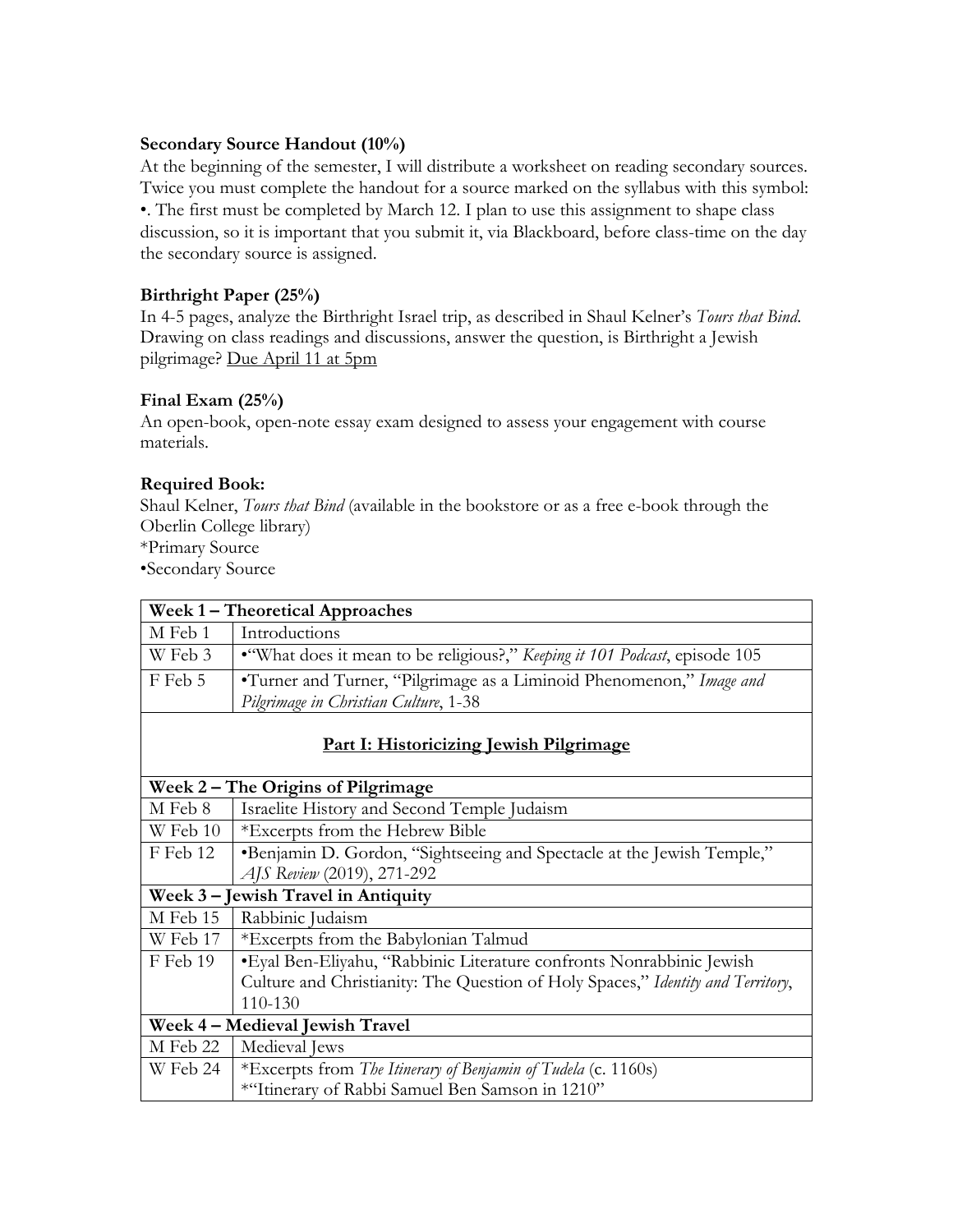| F Feb 26                                            | •Martin Jacobs, "Facing a Gentile Land of Israel," Reorienting the East: Jewish |  |  |
|-----------------------------------------------------|---------------------------------------------------------------------------------|--|--|
|                                                     | Travelers to the Medieval Muslim World, 83-107                                  |  |  |
|                                                     |                                                                                 |  |  |
| <b>Part II: Modern Destinations and Itineraries</b> |                                                                                 |  |  |
| Week 5 - Travel in Modernity                        |                                                                                 |  |  |
| M Mar 1                                             | ·James Clifford, "In Media Res," Routes, 1-16                                   |  |  |
| W Mar 3                                             | James J. Preston, "Spiritual Magnetism: An Organizing Principle for the         |  |  |
|                                                     | Study of Pilgrimage," Sacred Journeys, 31-46                                    |  |  |
| F Mar 5                                             | • Erik Cohen, "Pilgrimage and Tourism: Convergence and Divergence," Sacred      |  |  |
|                                                     | Journeys, 47-60                                                                 |  |  |
| Week 6 - Modern Israel: Destinations I              |                                                                                 |  |  |
| M Mar 8                                             | Zionism and the State of Israel                                                 |  |  |
| W Mar 10                                            | •Danielle Storper Perez and Harvey E. Goldberg, "Meanings of the Western        |  |  |
|                                                     | Wall," The Life of Judaism, 173-193                                             |  |  |
| F Mar 12                                            | ·Edith Turner, "Bar Yohai, Mystic: The Creative Persona and His                 |  |  |
|                                                     | Pilgrimage," Creativity/Anthropology, 225-252                                   |  |  |
|                                                     | Week 7 - Modern Israel: Destinations II                                         |  |  |
| M Mar 15                                            | Zionist Travel Culture                                                          |  |  |
| W Mar 17                                            | .Yael Zerubavel, "The Rock and the Vow," Recovered Roots, 114-146               |  |  |
| F Mar 19                                            | ·Yitzhak Reiter, "Contest or cohabitation in shared holy places?: The Cave of   |  |  |
|                                                     | the Patriarchs and Samuel's Tomb," in Holy Places in the Israeli-Palestinian    |  |  |
|                                                     | Conflict, 158-175                                                               |  |  |
|                                                     | Week 8 - Modern Israel: Itineraries                                             |  |  |
| M Mar 22                                            | No Class - Wellness Day                                                         |  |  |
| W Mar 24                                            | •Hillary Kaell, "Feeling the Gospel: Evangelicals, Place, and Presence,"        |  |  |
|                                                     | Walking Where Jesus Walked, 76-98                                               |  |  |
| F Mar 26                                            | •Chaim Noy, "Israeli Backpacking Since the 1960s: Institutionalization and its  |  |  |
|                                                     | Effects," Tourism Recreation Research, 39-53.                                   |  |  |
| Week 9 - Tours that Bind                            |                                                                                 |  |  |
| M Mar 29                                            | •Shaul Kelner, Tours that Bind - Group 1                                        |  |  |
| W Mar 31                                            | •Shaul Kelner, Tours that Bind - Group 2                                        |  |  |
| F Apr 2                                             | •Shaul Kelner, Tours that Bind - Paper Workshop                                 |  |  |
|                                                     |                                                                                 |  |  |

# **Part III: Diasporic Pilgrimages**

| Week 10 - North Africa |                                                                            |  |
|------------------------|----------------------------------------------------------------------------|--|
| M Apr 5                | Jews in North Africa                                                       |  |
| W Apr 7                | •Shlomo Deshen, "Near the Jerba Beach: Tunisian Jews, an Anthropologist,   |  |
|                        | and Other Visitors," Jewish Social Studies, 90-118                         |  |
| FApr 9                 | • Andre Levy, "To Morocco and Back: Tourism and Pilgrimage among           |  |
|                        | Moroccan-Born Israelis," in Grasping Land: Space and Place in Contemporary |  |
|                        | Israeli Discourse and Experience, 25-46                                    |  |
| $S$ Apr 11             | Birthright Paper due at 5pm                                                |  |
| Week 11 - Hasidim      |                                                                            |  |
| $M$ Apr 12             | Hasidism                                                                   |  |